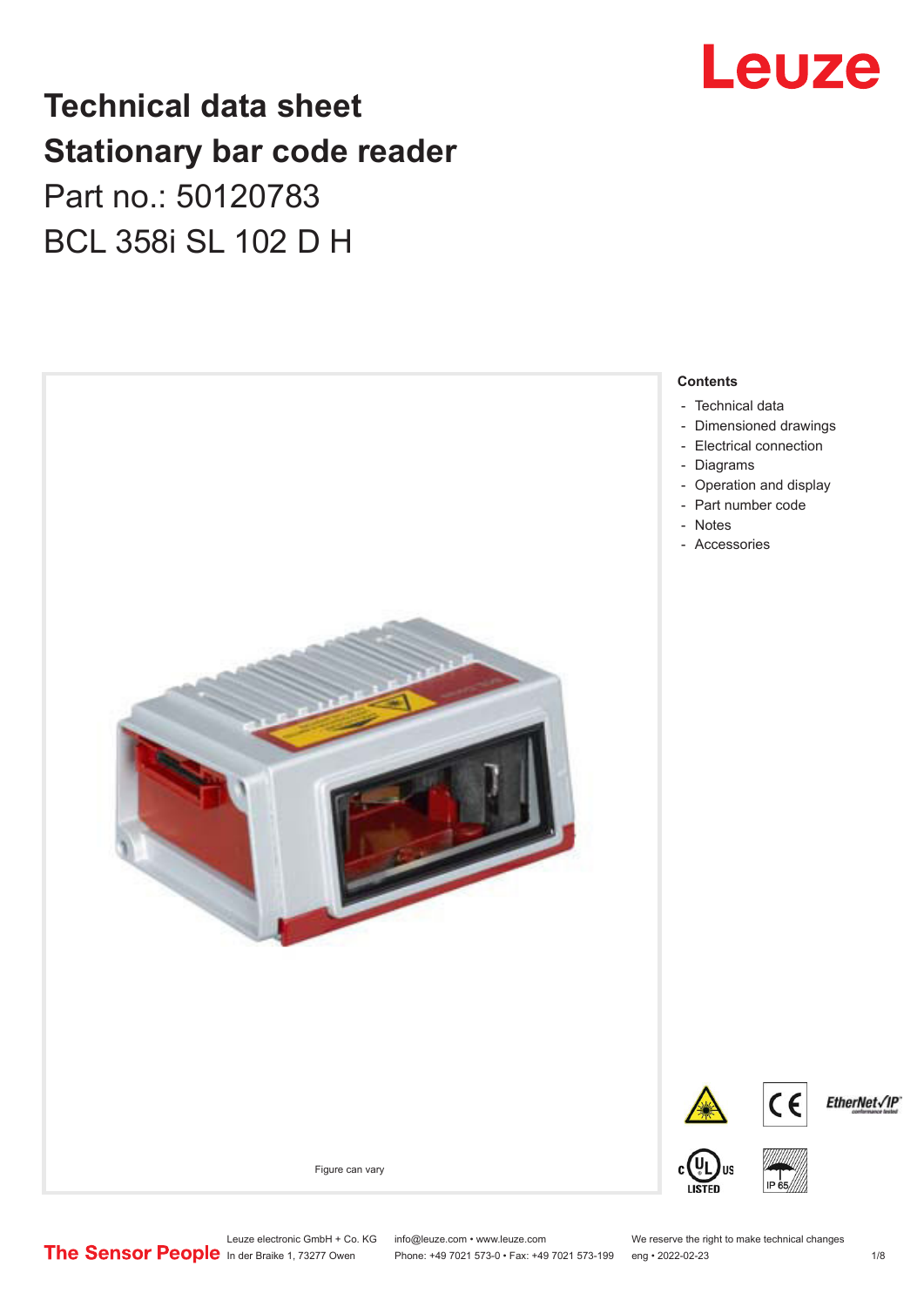### <span id="page-1-0"></span>**Technical data**

# Leuze

| <b>Basic data</b>                          |                                    |
|--------------------------------------------|------------------------------------|
| <b>Series</b>                              | <b>BCL 300i</b>                    |
| <b>Special version</b>                     |                                    |
| <b>Special version</b>                     | Heating                            |
|                                            |                                    |
| <b>Functions</b>                           |                                    |
| <b>Functions</b>                           | Alignment mode                     |
|                                            | AutoConfig                         |
|                                            | AutoControl                        |
|                                            | <b>AutoReflAct</b>                 |
|                                            | Code fragment technology           |
|                                            | Heating                            |
|                                            | <b>LED</b> indicator               |
|                                            | Reference code comparison          |
|                                            |                                    |
| <b>Characteristic parameters</b>           |                                    |
| <b>MTTF</b>                                | 110 years                          |
|                                            |                                    |
| <b>Read data</b>                           |                                    |
| Code types, readable                       | 2/5 Interleaved                    |
|                                            | Codabar                            |
|                                            | Code 128                           |
|                                            | Code 39                            |
|                                            | Code 93                            |
|                                            | <b>EAN 8/13</b>                    |
|                                            | GS1 Databar Expanded               |
|                                            | <b>GS1 Databar Limited</b>         |
|                                            | <b>GS1 Databar Omnidirectional</b> |
|                                            | <b>UPC</b>                         |
| Scanning rate, typical                     | $1,000$ scans/s                    |
| Bar codes per reading gate, max.<br>number | 64 Piece(s)                        |
| <b>Optical data</b>                        |                                    |
| <b>Reading distance</b>                    | 100  700 mm                        |
| <b>Light source</b>                        | Laser, Red                         |
| Wavelength                                 | 655 nm                             |
| Laser class                                | 1, IEC/EN 60825-1:2014             |
| <b>Transmitted-signal shape</b>            | Continuous                         |
| Usable opening angle (reading field        | 60°                                |
| opening)                                   |                                    |
| Modulus size                               | $0.350.8$ mm                       |

#### **Electrical data**

**Protective circuit** Polarity reversal protection

**Performance data Supply voltage U<sub>B</sub> Power consumption, max.** 27 W

18 ... 30 V, DC

**Inputs/outputs selectable Output current, max.** 60 mA **Number of inputs/outputs selectable** 2 Piece(s) **Input current, max.** 8 mA

**Reading method** Line scanner

**Light beam exit** Front

**Beam deflection** Via rotating polygon wheel

| Type                         | EtherNet IP                                                                                   |
|------------------------------|-----------------------------------------------------------------------------------------------|
| <b>EtherNet IP</b>           |                                                                                               |
| <b>Function</b>              | Process                                                                                       |
| <b>Address assignment</b>    | <b>DHCP</b>                                                                                   |
|                              | Manual address assignment                                                                     |
| <b>Switch functionality</b>  | Integrated                                                                                    |
| <b>Transmission speed</b>    | 10 Mbit/s                                                                                     |
|                              | 100 Mbit/s                                                                                    |
| <b>Service interface</b>     |                                                                                               |
| Type                         | <b>USB 2.0</b>                                                                                |
| <b>USB</b>                   |                                                                                               |
| <b>Function</b>              | Configuration via software                                                                    |
| <b>Connection</b>            |                                                                                               |
| <b>Number of connections</b> | 1 Piece(s)                                                                                    |
| <b>Connection 1</b>          |                                                                                               |
| <b>Function</b>              | <b>BUS IN</b>                                                                                 |
|                              | Connection to device                                                                          |
|                              | Data interface                                                                                |
|                              | PWR / SW IN / OUT                                                                             |
|                              | Service interface                                                                             |
| <b>Type of connection</b>    | Plug connector, It is essential to use a<br>connection unit when commissioning the<br>device. |
| No. of pins                  | 32 -pin                                                                                       |
| Type                         | Male                                                                                          |
| <b>Mechanical data</b>       |                                                                                               |
| Design                       | Cubic                                                                                         |
| Dimension (W x H x L)        | 95 mm x 44 mm x 68 mm                                                                         |
| <b>Housing material</b>      | Metal                                                                                         |
| <b>Metal housing</b>         | Diecast aluminum                                                                              |
| Lens cover material          | Glass                                                                                         |
| Net weight                   | 270q                                                                                          |
| <b>Housing color</b>         | Red                                                                                           |
|                              | Silver                                                                                        |
| Type of fastening            | Dovetail grooves                                                                              |
|                              | Fastening on back                                                                             |
|                              | Via optional mounting device                                                                  |
| <b>Operation and display</b> |                                                                                               |
| Tyne of display              | <b>IFD</b>                                                                                    |

| I FD.                                             |  |
|---------------------------------------------------|--|
| Monochromatic graphic display, 128 x 32<br>pixels |  |
| 2 Piece(s)                                        |  |
| Via web browser                                   |  |
|                                                   |  |

#### **Environmental data**

| Ambient temperature, operation     | -35  40 °C  |
|------------------------------------|-------------|
| Ambient temperature, storage       | $-20$ 70 °C |
| Relative humidity (non-condensing) | $090\%$     |

Leuze electronic GmbH + Co. KG info@leuze.com • www.leuze.com We reserve the right to make technical changes<br>
The Sensor People in der Braike 1, 73277 Owen Phone: +49 7021 573-0 • Fax: +49 7021 573-199 eng • 2022-02-23 Phone: +49 7021 573-0 • Fax: +49 7021 573-199 eng • 2022-02-23 2/8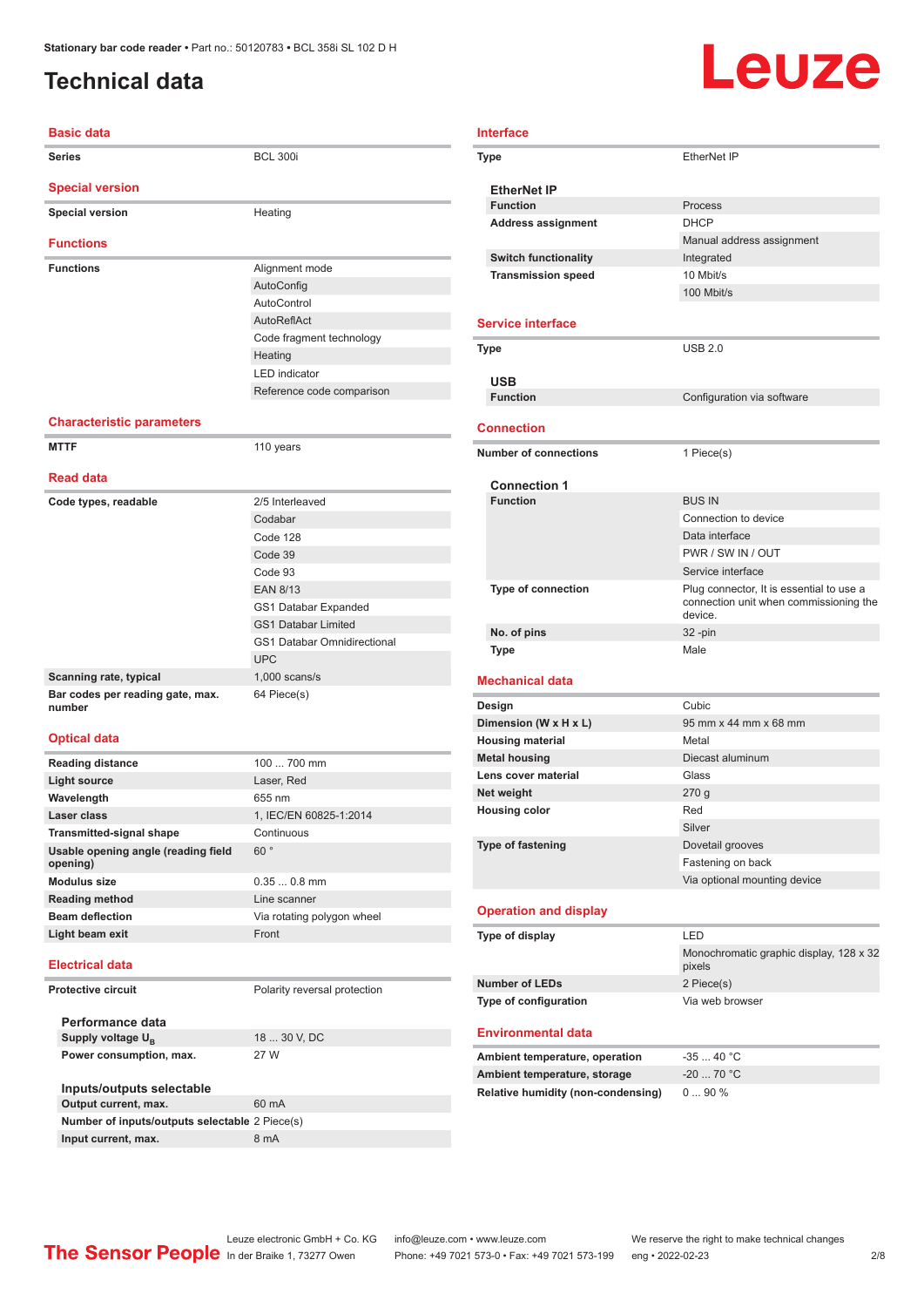### <span id="page-2-0"></span>**Technical data**

# Leuze

#### **Certifications**

| Degree of protection                                               | IP 65                    |
|--------------------------------------------------------------------|--------------------------|
| <b>Protection class</b>                                            | $\mathbf{III}$           |
| <b>Certifications</b>                                              | c UL US                  |
| Test procedure for EMC in accordance<br>with standard              | EN 55022                 |
|                                                                    | EN 61000-4-2, -3, -4, -6 |
| Test procedure for shock in<br>accordance with standard            | IEC 60068-2-27, test Ea  |
| Test procedure for continuous shock<br>in accordance with standard | IEC 60068-2-29, test Eb  |
| Test procedure for vibration in<br>accordance with standard        | IEC 60068-2-6, test Fc   |

#### **Classification**

| <b>Customs tariff number</b> | 84719000 |
|------------------------------|----------|
| <b>ECLASS 5.1.4</b>          | 27280102 |
| <b>ECLASS 8.0</b>            | 27280102 |
| <b>ECLASS 9.0</b>            | 27280102 |
| ECLASS 10.0                  | 27280102 |
| <b>ECLASS 11.0</b>           | 27280102 |
| ECLASS 12.0                  | 27280102 |
| <b>ETIM 5.0</b>              | EC002550 |
| <b>ETIM 6.0</b>              | EC002550 |
| <b>ETIM 7.0</b>              | EC002550 |

### **Dimensioned drawings**

All dimensions in millimeters

 $\overline{A}$ 





- A Optical axis
- B M4 thread (5 deep)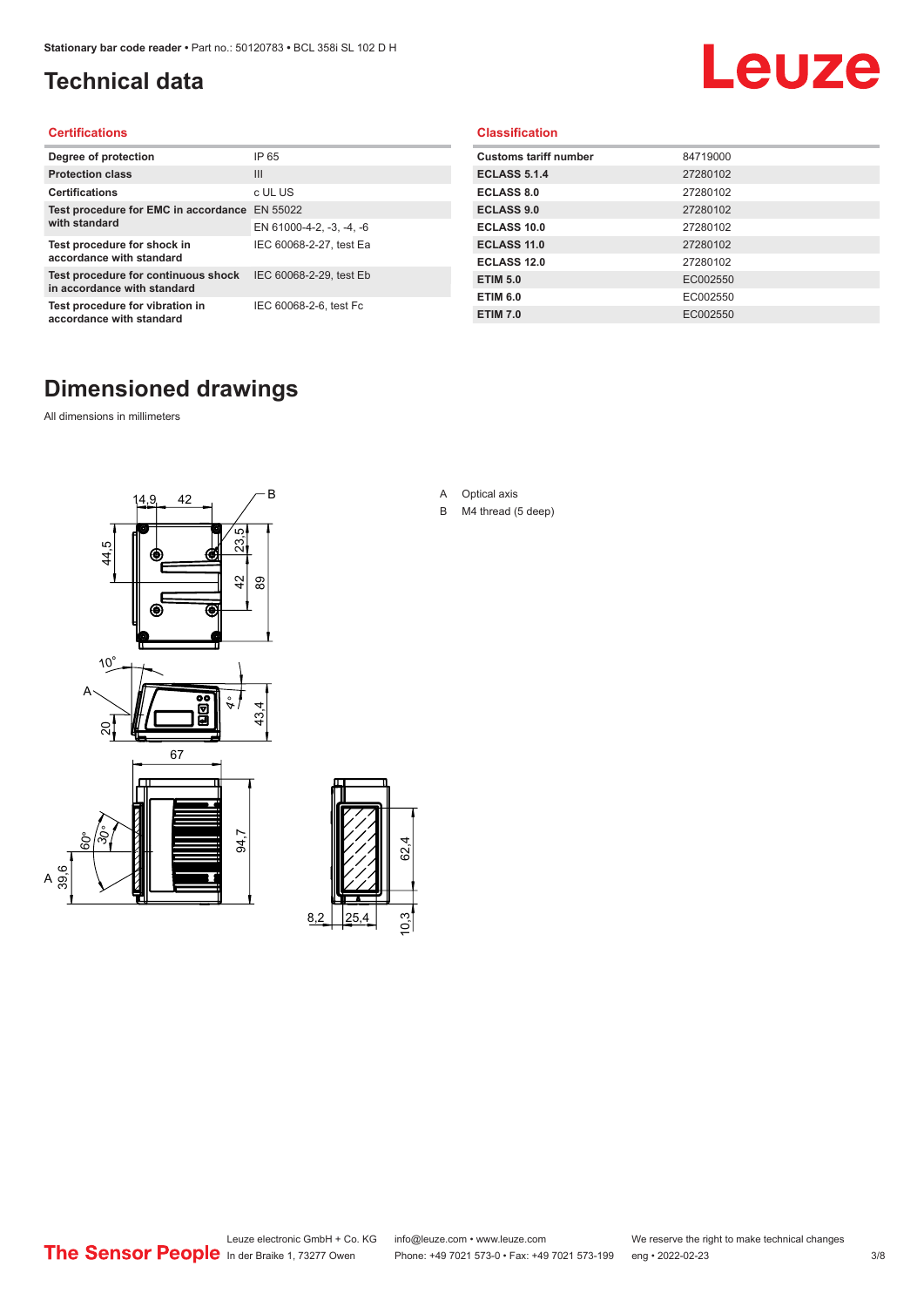#### <span id="page-3-0"></span>**Electrical connection**

# Leuze

#### **Connection 1**

| <b>Function</b>           | <b>BUS IN</b>                                                              |
|---------------------------|----------------------------------------------------------------------------|
|                           | Connection to device                                                       |
|                           | Data interface                                                             |
|                           | PWR / SW IN / OUT                                                          |
|                           | Service interface                                                          |
| <b>Type of connection</b> | Plug connector                                                             |
| <b>Type of connection</b> | It is essential to use a connection unit when<br>commissioning the device. |
| No. of pins               | $32 - pin$                                                                 |
| <b>Type</b>               | Male                                                                       |

#### **Diagrams**

#### Reading field curve



x Reading field distance [mm]

y Reading field width [mm]

## **Operation and display**

| <b>LED</b> |            | <b>Display</b>                        | <b>Meaning</b>                  |
|------------|------------|---------------------------------------|---------------------------------|
|            | <b>PWR</b> | Green, flashing                       | Device ok, initialization phase |
|            |            | Green, continuous light               | Device OK                       |
|            |            | Green, briefly off - on               | Reading successful              |
|            |            | green, briefly off - briefly red - on | Reading not successful          |
|            |            | Orange, continuous light              | Service mode                    |
|            |            | Red, flashing                         | Device OK, warning set          |
|            |            |                                       |                                 |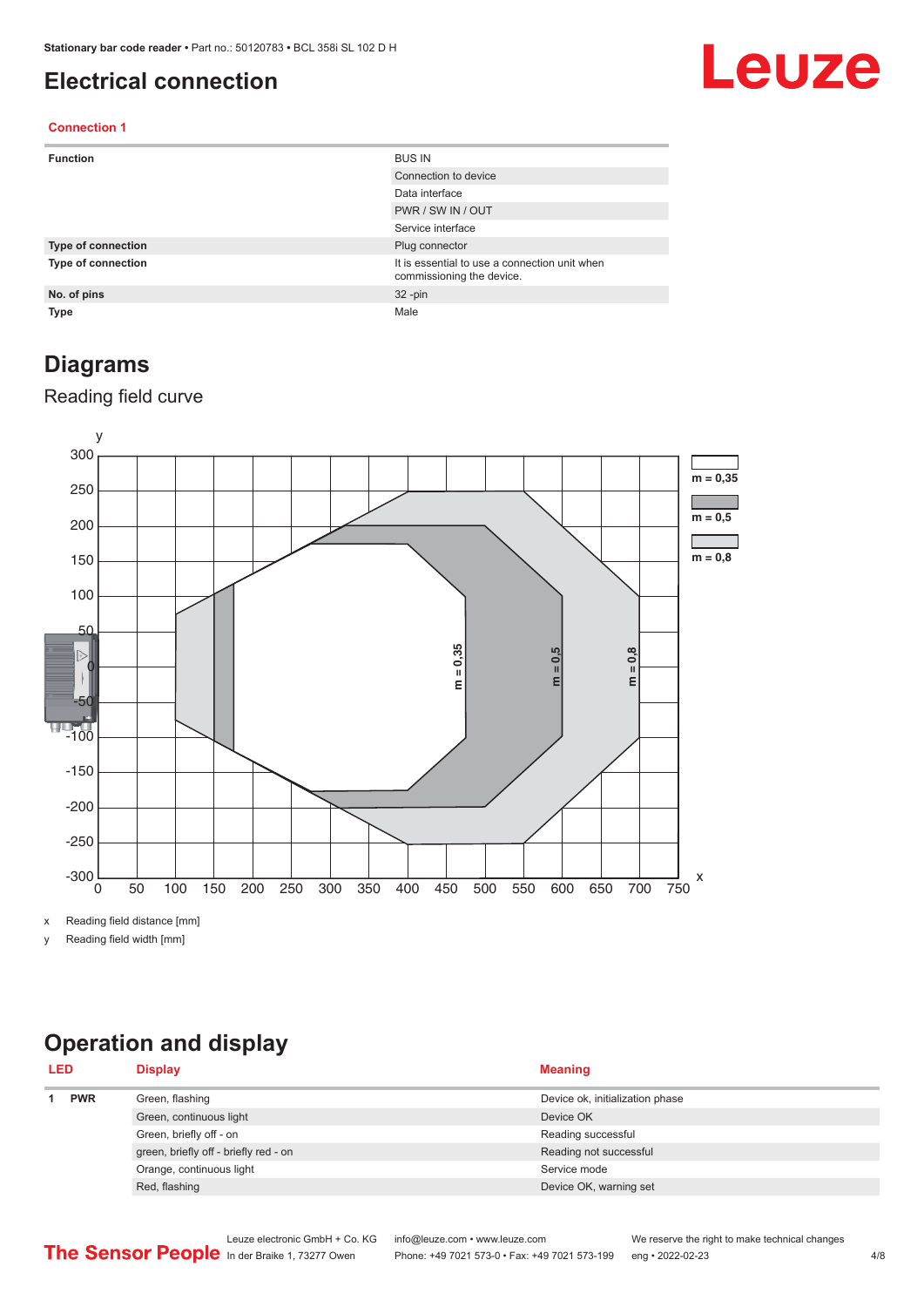## **Operation and display**

<span id="page-4-0"></span>

|     | $\mu$ alionaly bar coue reader $\ast$ Part no 50 (2076) $\ast$ BUL 356( SL 102 D H<br><b>Operation and display</b> |                         |                     | Leuze |
|-----|--------------------------------------------------------------------------------------------------------------------|-------------------------|---------------------|-------|
|     |                                                                                                                    |                         |                     |       |
| LED |                                                                                                                    | <b>Display</b>          | <b>Meaning</b>      |       |
|     | <b>PWR</b>                                                                                                         | Red, continuous light   | Error, device error |       |
|     | 2 NET                                                                                                              | Green, flashing         | Initialization      |       |
|     |                                                                                                                    | Green, continuous light | Bus operation ok    |       |
|     |                                                                                                                    | Red, flashing           | Communication error |       |
|     |                                                                                                                    | Red, continuous light   | Bus error           |       |

#### **Part number code**

Part designation: **BCL XXXX YYZ AAA BB CCCC**

| <b>BCL</b>  | <b>Operating principle</b><br>BCL: bar code reader                                                                                                                                                                                       |
|-------------|------------------------------------------------------------------------------------------------------------------------------------------------------------------------------------------------------------------------------------------|
| <b>XXXX</b> | Series/interface (integrated fieldbus technology)<br>300i: RS 232 / RS 422 (stand-alone)<br>301i: RS 485 (multiNet slave)<br>304i: PROFIBUS DP<br>308i: EtherNet TCP/IP, UDP<br>338i: EtherCAT<br>348i: PROFINET RT<br>358i: EtherNet/IP |
| YY          | <b>Scanning principle</b><br>S: line scanner (single line)<br>R1: line scanner (raster)<br>O: oscillating-mirror scanner (oscillating mirror)                                                                                            |
| z           | <b>Optics</b><br>N: High Density (close)<br>M: Medium Density (medium distance)<br>F: Low Density (remote)<br>L: Long Range (very large distances)<br>J: ink-jet (depending on the application)                                          |
| <b>AAA</b>  | <b>Beam exit</b><br>100: lateral<br>102: front                                                                                                                                                                                           |
| <b>BB</b>   | <b>Special equipment</b><br>D: With display<br>H: With heating<br>DH: optionally with display and heating<br>P: plastic exit window                                                                                                      |
| CCCC        | <b>Functions</b><br>F007: optimized process data structure                                                                                                                                                                               |
| <b>Note</b> |                                                                                                                                                                                                                                          |
|             | $\&$ A list with all available device types can be found on the Leuze website at www.leuze.com.                                                                                                                                          |

#### **Notes**

| Observe intended use!                                                                                                                                                                                                         |
|-------------------------------------------------------------------------------------------------------------------------------------------------------------------------------------------------------------------------------|
| $\%$ This product is not a safety sensor and is not intended as personnel protection.<br>$\&$ The product may only be put into operation by competent persons.<br>§ Only use the product in accordance with its intended use. |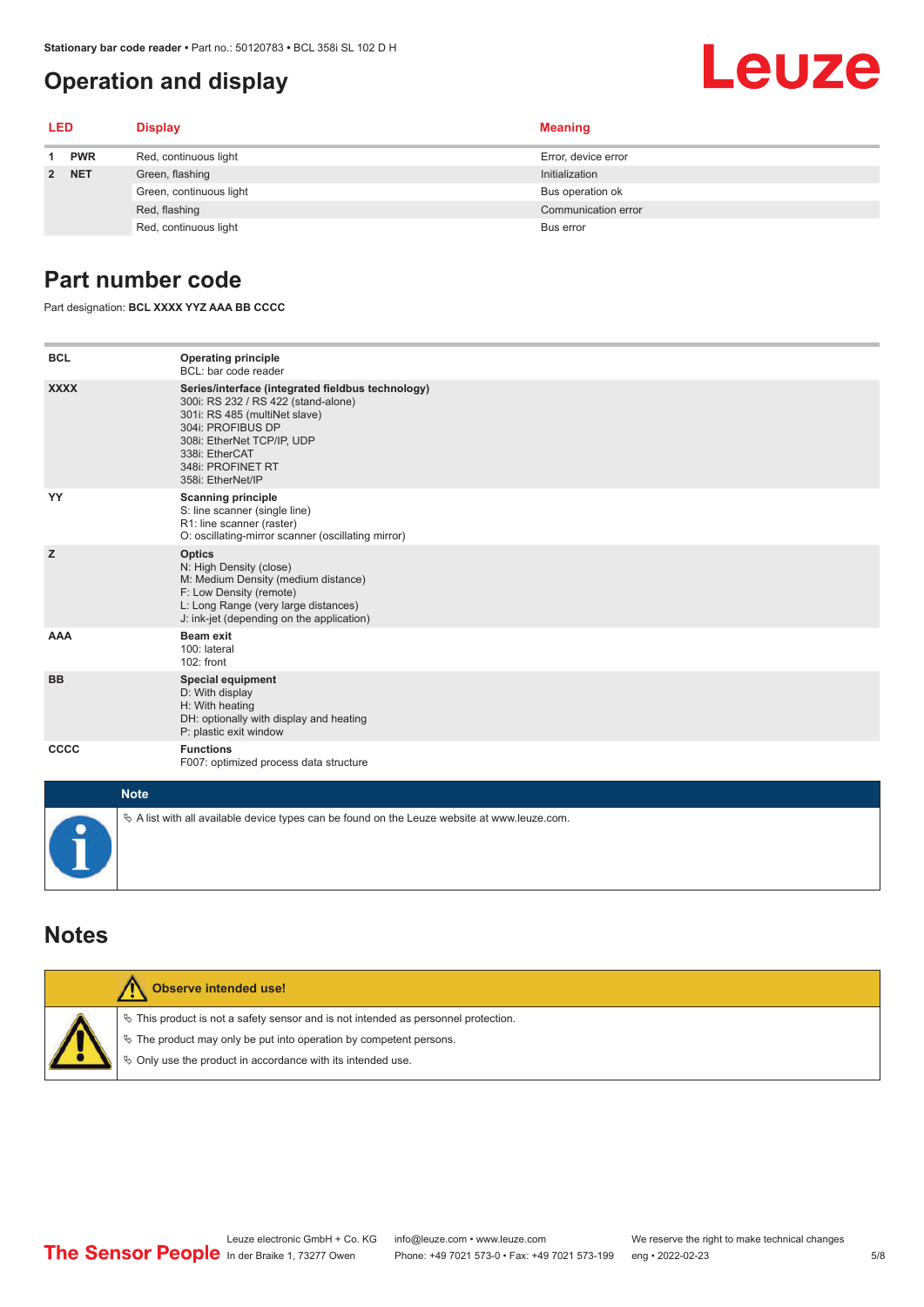#### <span id="page-5-0"></span>**Notes**

|   | <b>ATTENTION! LASER RADIATION - CLASS 1 LASER PRODUCT</b>                                                                                                                                                                                                  |
|---|------------------------------------------------------------------------------------------------------------------------------------------------------------------------------------------------------------------------------------------------------------|
| 纂 | The device satisfies the requirements of IEC/EN 60825-1:2014 safety regulations for a product of laser class 1 and complies with 21 CFR 1040.10 except<br>for conformance with IEC 60825-1 Ed. 3., as described in Laser Notice No. 56, dated May 8, 2019. |
|   | $\&$ Observe the applicable statutory and local laser protection regulations.                                                                                                                                                                              |
|   | $\%$ The device must not be tampered with and must not be changed in any way.<br>There are no user-serviceable parts inside the device.<br>Repairs must only be performed by Leuze electronic GmbH + Co. KG.                                               |

#### **Accessories**

### Connection technology - Connection cables

|      | Part no. | <b>Designation</b>      | <b>Article</b>   | <b>Description</b>                                                                                                                                                                            |
|------|----------|-------------------------|------------------|-----------------------------------------------------------------------------------------------------------------------------------------------------------------------------------------------|
| \ll. | 50132079 | KD U-M12-5A-V1-<br>050  | Connection cable | Connection 1: Connector, M12, Axial, Female, A-coded, 5-pin<br>Connection 2: Open end<br>Shielded: No<br>Cable length: 5,000 mm<br>Sheathing material: PVC                                    |
|      | 50135074 | KS ET-M12-4A-P7-<br>050 | Connection cable | Suitable for interface: Ethernet<br>Connection 1: Connector, M12, Axial, Male, D-coded, 4-pin<br>Connection 2: Open end<br>Shielded: Yes<br>Cable length: 5,000 mm<br>Sheathing material: PUR |

### Connection technology - Interconnection cables

|        |    | Part no. | <b>Designation</b>                     | <b>Article</b>        | <b>Description</b>                                                                                                                                                                                                               |
|--------|----|----------|----------------------------------------|-----------------------|----------------------------------------------------------------------------------------------------------------------------------------------------------------------------------------------------------------------------------|
| Ý<br>Ħ | ▣  | 50117011 | <b>KB USB A - USB</b><br>miniB         | Service line          | Suitable for interface: USB<br>Connection 1: USB<br>Connection 2: USB<br>Shielded: Yes<br>Cable length: 1,500 mm<br>Sheathing material: PVC                                                                                      |
|        |    | 50137078 | <b>KSS ET-M12-4A-</b><br>M12-4A-P7-050 | Interconnection cable | Suitable for interface: Ethernet<br>Connection 1: Connector, M12, Axial, Male, D-coded, 4-pin<br>Connection 2: Connector, M12, Axial, Male, D-coded, 4-pin<br>Shielded: Yes<br>Cable length: 5,000 mm<br>Sheathing material: PUR |
|        | 世軍 | 50135081 | <b>KSS ET-M12-4A-</b><br>RJ45-A-P7-050 | Interconnection cable | Suitable for interface: Ethernet<br>Connection 1: Connector, M12, Axial, Male, D-coded, 4-pin<br>Connection 2: RJ45<br>Shielded: Yes<br>Cable length: 5,000 mm<br>Sheathing material: PUR                                        |

Leuze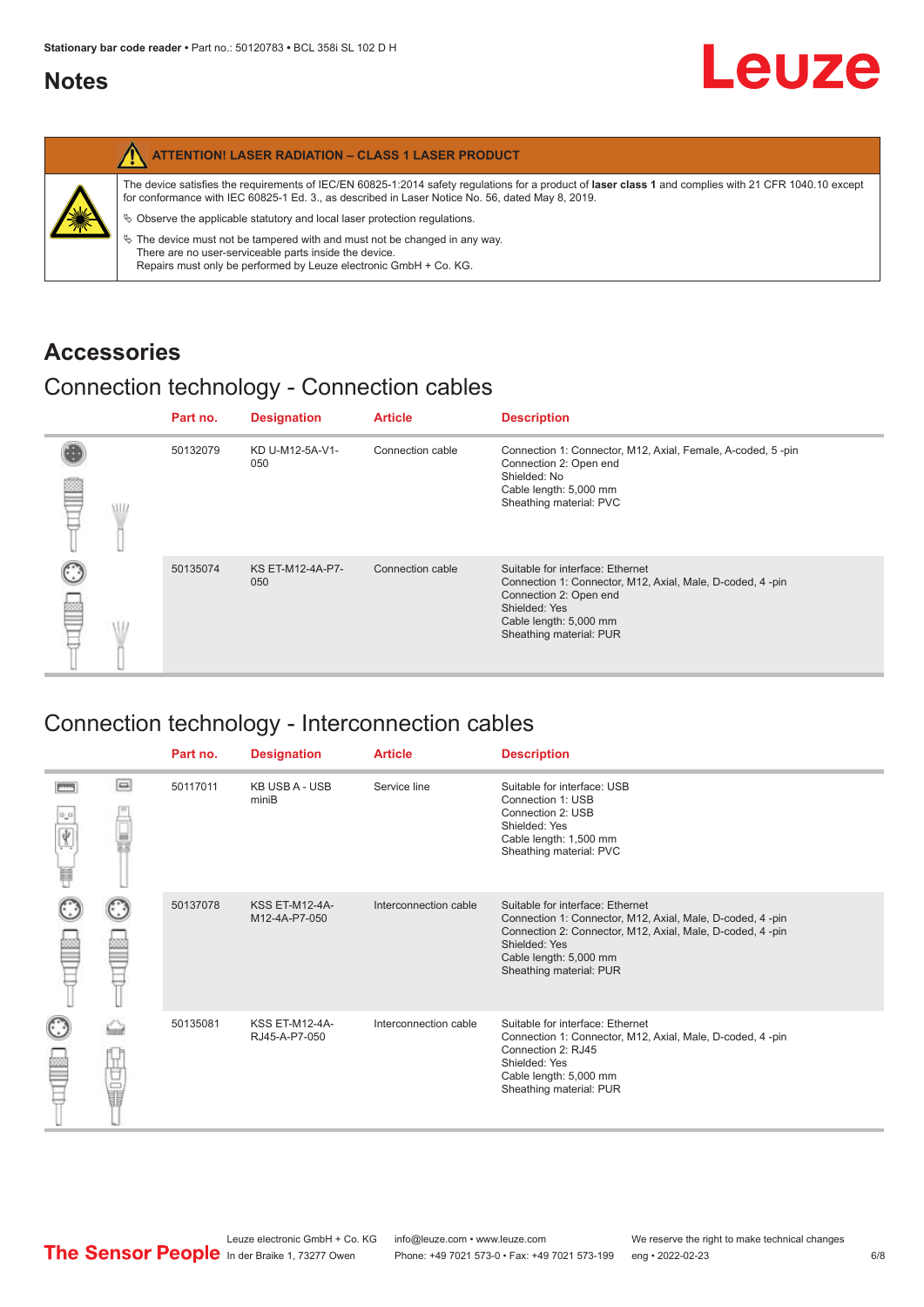# Leuze

## Connection technology - Connection boxes

| Part no.   | <b>Designation</b> | <b>Article</b>  | <b>Description</b>                                                                                                               |
|------------|--------------------|-----------------|----------------------------------------------------------------------------------------------------------------------------------|
| 50120796 * | MK 358             | Connection unit | Suitable for: BCL 358i<br>Suitable for interface: EtherNet IP<br>Number of connections: 4 Piece(s)<br>Connection: Terminal       |
| 50120797 * | <b>MS 358</b>      | Connection unit | Suitable for: BCL 358i<br>Suitable for interface: EtherNet IP<br>Number of connections: 4 Piece(s)<br>Connection: Connector, M12 |

\* Necessary accessories, please order separately

**Accessories**

### Mounting technology - Mounting brackets

|               | Part no. | <b>Designation</b> | <b>Article</b>  | <b>Description</b>                                                                                                                                                                            |
|---------------|----------|--------------------|-----------------|-----------------------------------------------------------------------------------------------------------------------------------------------------------------------------------------------|
| $\rightarrow$ | 50121433 | BT 300 W           | Mounting device | Design of mounting device: Angle, L-shape<br>Fastening, at system: Through-hole mounting<br>Mounting bracket, at device: Screw type<br>Type of mounting device: Adjustable<br>Material: Metal |

#### Mounting technology - Rod mounts

| Part no. | <b>Designation</b> | <b>Article</b>  | <b>Description</b>                                                                                                                                                                                                                                                |
|----------|--------------------|-----------------|-------------------------------------------------------------------------------------------------------------------------------------------------------------------------------------------------------------------------------------------------------------------|
| 50121435 | BT 56 - 1          | Mounting device | Functions: Static applications<br>Design of mounting device: Mounting system<br>Fastening, at system: For 12 mm rod, For 14 mm rod, For 16 mm rod<br>Mounting bracket, at device: Clampable<br>Material: Metal<br>Tightening torque of the clamping jaws: $8 N·m$ |

#### Mounting technology - Other

| Part no. | <b>Designation</b> | <b>Article</b>  | <b>Description</b>                                                                                                                                 |
|----------|--------------------|-----------------|----------------------------------------------------------------------------------------------------------------------------------------------------|
| 50124941 | <b>BTU 0300M-W</b> | Mounting device | Fastening, at system: Through-hole mounting<br>Mounting bracket, at device: Clampable, Groove mounting, Suited for M4<br>screws<br>Material: Metal |